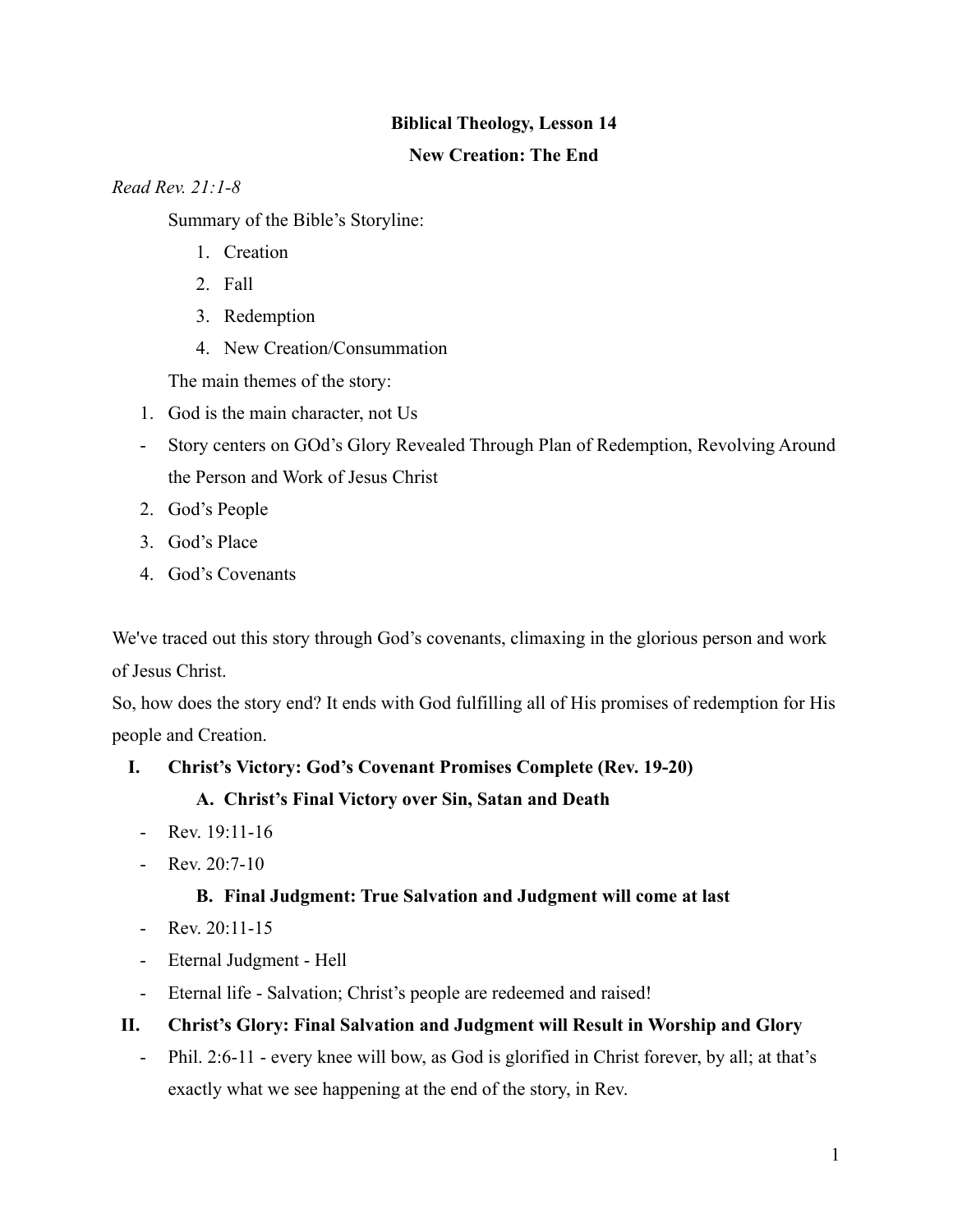- Rev. 7:9-12 A great multitude
- Rev. 14:

## **III. Christ's Bride - Christ will Glorify His People**

- $19:6-9$
- $21:9-11$
- We will be completely redeemed from sin. We're already saved from our sins in Christ; Christ has already purchased our redemption with His blood. THe second we believe we are justified. But we still await the complete consummation of our redemption. When Christ returns, we will be raised and glorified with Him. Our sin nature will be no more. Christ will remake us to be sinless; we will be a restored humanity - but even better than Adam and Eve were! We will be unable to sin. This means there will be no more sin, or any of it's consequences in our lives. No more evil, no mor suffering, no more pain, no more sorrow or tears. No more death! We will live forever!
- And we're not going to live as disot going to live as disembodied spirits forever, just floating on clouds. No, we will get to live in a New Creation, even better than all the good things about our physical life now…

# **IV. Christ Redeems Creation: New Heavens, New Earth - New and better Eden (Rev. 21-22)**

- Rom. 8:19-22
- Rev. 21:1-2 New Heavens, New Earth
- Our world was broken, corrupted, and stained by sin; Christ is going to remake the world, renewing it - in the New Heavens and New Earth, there will be no more sin, and that means, Creation itself is redeemed from sin! No longer broken, corrupted, or stained. No more weeds, thorns, and thistles. No more natural disasters, hurricanes, tornadoes. No more famine nor drought. No more food or water shortages. Nor more sickness, plague, or illness. Every consequences of sin and evil will be removed from this fallen world - Creation will be redeemed! Heaven will come down to Earth. The world will be restored, remade. This world will be made into God's place once more - we see a return to the Garden of Eden, the perfect paradise, that we saw at the beginning of the story!
- But's it's not just a return to the Garden. It's actually a New and Better Garden of Eden!
- **V. God's People in God's Place Forever**